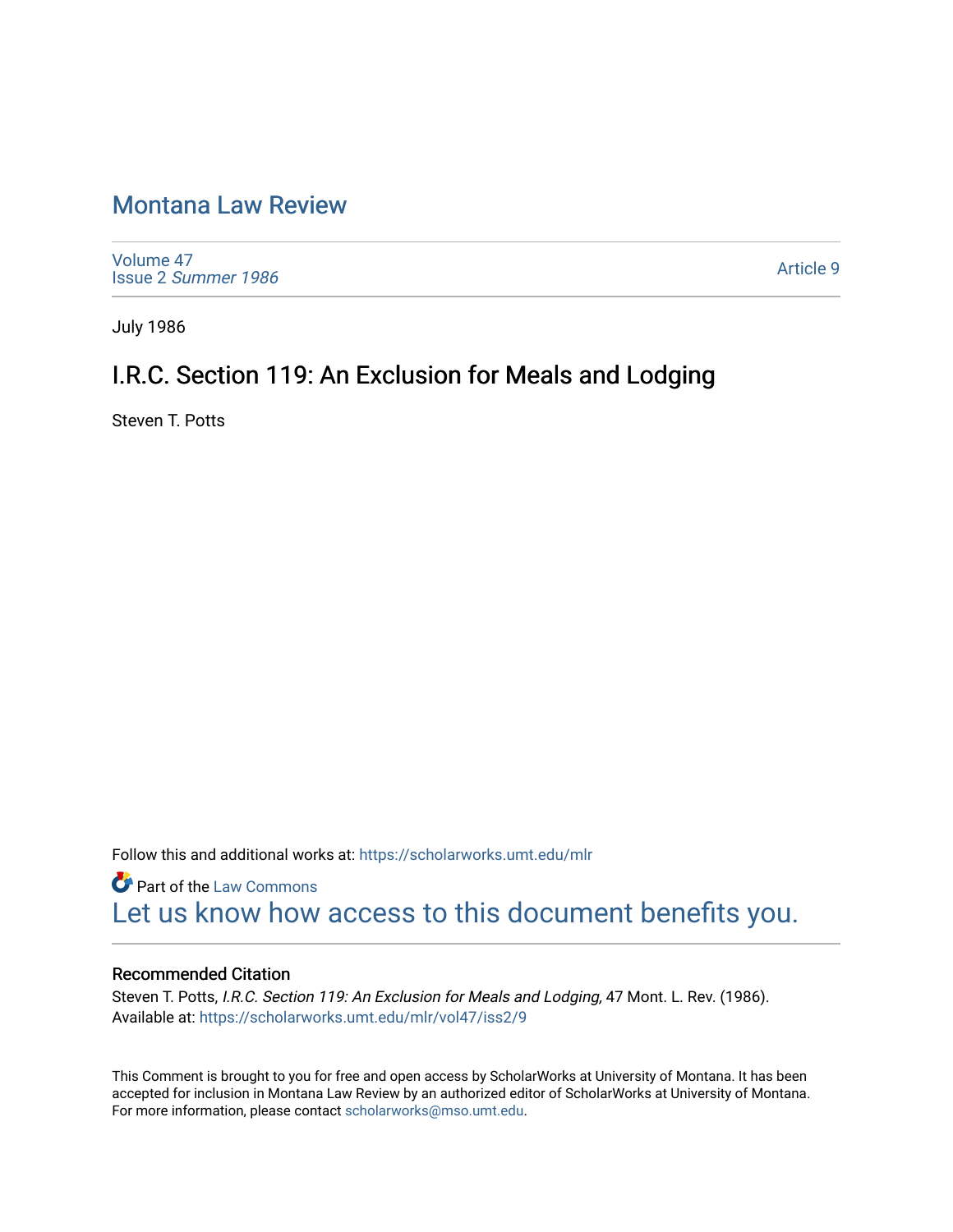## **I.R.C. SECTION 119: AN EXCLUSION FOR MEALS AND LODGING**

## **Steven T. Potts**

#### **I. INTRODUCTION**

Normally, any property or services provided **by** an employer to an employee constitute gross income to the employee for federal income tax purposes.' Compensation may be paid in many forms other than cash. An employer's provision of meals and lodging to an employee should generally constitute income to the employee. Nevertheless, in some situations it would be unfair to tax an employee on the value of meals and lodging received. These situations arise out of an employer's business necessity and occur when an employee must accept the meals or lodging. Congress, the Treasury Department, and the courts have long recognized the desirability of excluding from an employee's gross income the value of meals and lodging provided in these situations.

Congress provided for exclusion of employer-provided meals and lodging in Internal Revenue Code [hereinafter I.R.C.] section **119.** For the value of meals to be excludable, the employer must provide them on the business premises for his convenience. Lodging is excludable only when a third requirement is met: the employee must be required to accept the lodging as a condition of his employment.

Even before Congress enacted section **119,** however, the Treasury Department and courts had ruled that the value of meals and lodging was excludable in some instances. In many respects, section **119** is a response to these rulings. Congress intended to adopt some aspects of the judicial and administrative rulings, and also to change others. Since the enactment of section **119,** however, courts have tended to apply section **119 by** resorting to pre-section **119** concepts. Some courts have strained to apply section **119** to particular fact situations when it seemed fair to do so. At other times taxpayers have successfully used section **119,** complying with its technical wording in situations where Congress may not have intended for section **119** to apply.

Even though section **119** has only limited application and may be somewhat confusing, it is useful in a variety of situations. **By** understanding the statutory requirements and how the Internal Revenue Service [hereinafter I.R.S.] and courts apply them, tax-

**<sup>1.</sup> I.R.C.** §§ **61(a)(1), 83(a) (1982).**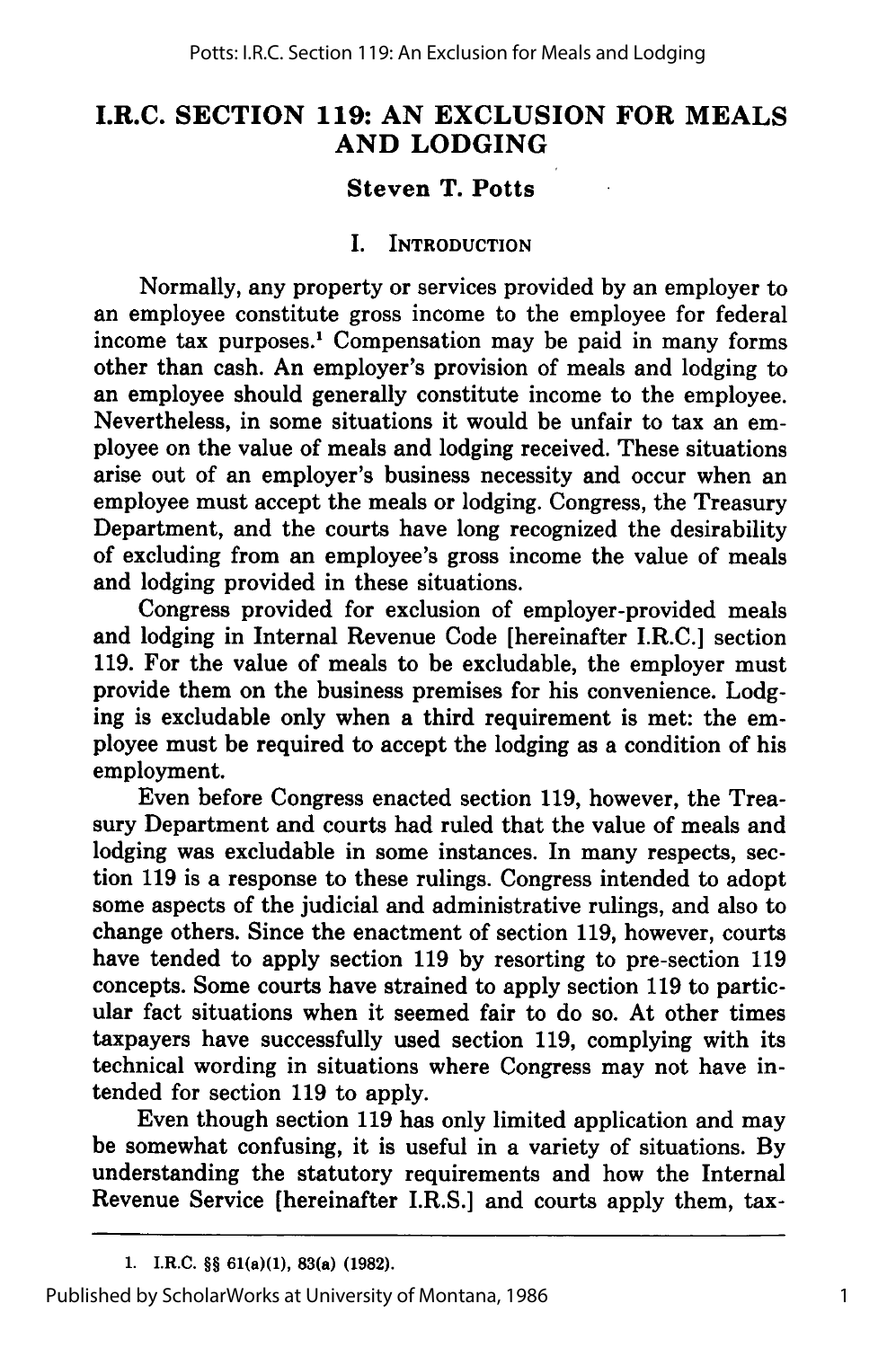payers can take advantage of this provision. This comment addresses the technical requirements of section 119 and its application in certain employment settings. First, the comment analyzes the convenience of the employer doctrine, the requirement that meals and lodging be provided on the business premises, and the requirement that an employee be required to accept lodging for it to be excludable. Next, it discusses application of section 119 to shareholder-employees and partners. Finally, the comment addresses how employers may advantageously use section 119 even when they charge employees for meals or lodging.

## II. **"CONVENIENCE** OF THE EMPLOYER" **SHOULD** BE **EQUATED** WITH BUSINESS **NECESSITY**

To exclude the value of meals or lodging from gross income under section **119,** the employer must furnish them for his conve**nience.2** The treasury regulations define convenience of the employer as "a substantial noncompensatory business reason of the employer."<sup>3</sup> The fact that meals or lodging provided to an employee may compensate him does not negate the exclusion if they are provided for a substantial noncompensatory business reason as well.4

## *A. History*

#### *1. Administrative Rulings*

The present convenience of the employer doctrine originated in early administrative and judicial decisions. In its earliest rulings, the Treasury Department stated a rule similar to that of section 119:

When living quarters such as camps are furnished to employees for the convenience of the employer, the ratable value need not be added to the cash compensation of the employee, but where a person receives as compensation for services rendered a salary and in addition thereto living quarters, the value to such person of the quarters furnished constitutes income subject to tax.5

466

<sup>2.</sup> I.R.C. § 119(a) **(1982).**

**<sup>3.</sup>** Treas. Reg. § 1.119-1(a)(2), T.D. **8006, 50** Fed. Reg. 2,964 (1964).

*<sup>4.</sup> Id.* This apparently includes the situation where an employer provides meals or lodging solely for a noncompensatory business reason but the meals in fact compensate the employee, as well as the situation where the employer provides meals and lodging for compensatory *and* noncompensatory reasons.

<sup>5.</sup> T.D. 2992, 2 C.B. 76 (1920), amending Article 33 of Regulations 45. *See* also O.D. 265, 1 C.B. 71 (1919).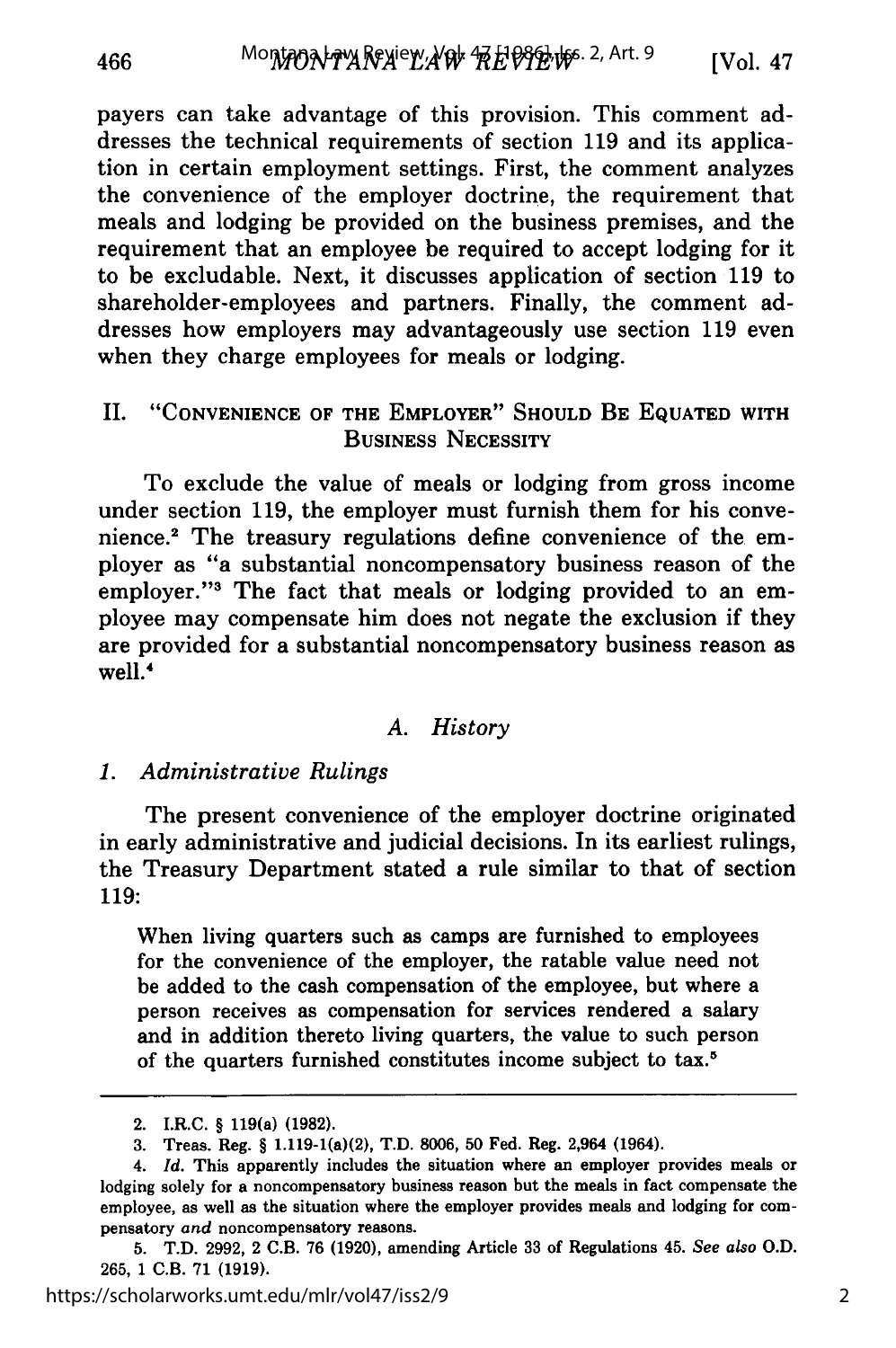While these rulings did not define "convenience of the employer," two subsequent rulings explained that this required meals and lodging to be provided as a matter of business necessity.<sup>6</sup>

In 1950, however, the I.R.S. issued Mimeograph 6472,<sup>7</sup> stating that before determining whether meals or lodging could be included in gross income, the I.R.S. should make a preliminary finding based upon facts and circumstances before applying the convenience of the employer rule.8 Thus, the I.R.S. contended that even though meals or lodging were furnished for an employer's convenience, *other* facts and circumstances might indicate the meals and lodging were compensatory. In such cases, the other facts and circumstances controlled.9

#### *2. Court Decisions*

While the Treasury Department struggled with definition and application of the convenience of the employer doctrine, courts also attempted to apply the concept. In *Benaglia v. Commissioner*,<sup>10</sup> the employer, a hotel corporation, provided meals and lodging at one of its hotels to Benaglia. Benaglia managed several hotels for the company, and could not properly perform his duties without eating and living at the hotel.<sup>11</sup> The Board of Tax Appeals recognized Benaglia had received something of value, although it was merely incidental to performance of his duties.<sup>12</sup> Because the employer provided the meals and lodging at his convenience, the court held the value was not income.<sup>13</sup>

In *Van Rosen v. Commissioner,* the Tax Court elaborated on the *Benaglia* ruling.<sup>14</sup> First, the court espoused a common sense view of the convenience of the employer doctrine. An employer likely regards the salary paid an employee to be for his own conve-

10. 36 B.T.A. 838 (1937).

11. *Id.* at 839.

12. *Id.* at 840 (citing Tennant v. Smith, H.L. (1892) App. Cas. 150, III British Tax Cases **158).**

**13.** *Id.* at 840.

14. **17 T.C.** 834 **(1951).** In *Van Rosen* the taxpayer claimed that cash allowances paid to an employee for the convenience of the employer could be excluded from income. *Id.* at **836.** The court held that no exclusion applied. *Id.* at 841.

**<sup>6.</sup> O.D.** 814, 4 C.B. 84, 84-5 **(1921); O.D. 915,** 4 C.B. **85, 85-6 (1921).**

**<sup>7. 1950-1</sup>** C.B. **15.**

**<sup>8.</sup>** *Id.*

*<sup>9.</sup> Id.* Mimeograph 6472 included an example: a state civil service employee was re- quired to live at an institution so that he would be available for duty at all times. The value of the lodging and meals was considered to be compensation under state statutes, civil ser vice rules and regulations, or the employment contract. Upon these facts, the I.R.S. concluded that the value of meals and lodging was includible in the civil servant's gross income, even though furnished for the convenience of the employer. *Id.* at 15-16.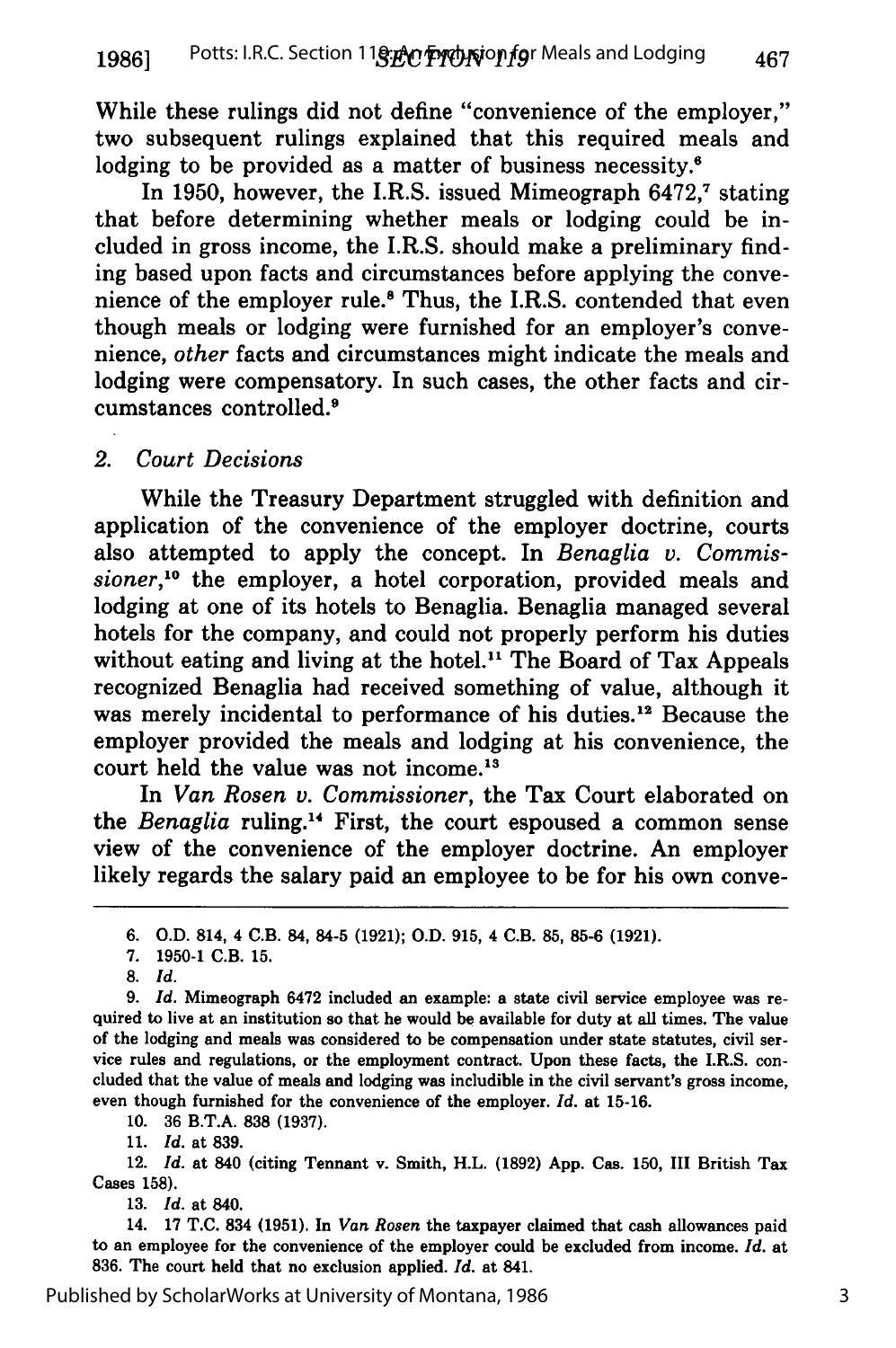nience; if he did not, no employment would occur."5 The court did not agree with that definition. Rather, the *Van Rosen* court, as did the Board of Tax Appeals in *Benaglia,* held that satisfaction of the convenience of the employer test occurred when the employer provided meals and lodging because the employee could not accomplish his duties without them.'

In **1953** the Tax Court held that an employee must include meals and lodging in gross income if they compensate him, regardless of whether the employer provided them for his own convenience. **<sup>17</sup>**While the court did not cite Mimeograph **6472,18** it followed the same analysis.<sup>19</sup>

#### **3.** *Enactment of Section <sup>119</sup>*

Prior to enactment of section **119** in 1954, the convenience of the employer concept was unclear. When the House of Representatives considered section **119,** it intended to change the law.2° The House Ways and Means Committee Reports show that the House initially intended to exclude employer-provided meals and lodging from an employee's income if they were furnished on the employer's business premises as a condition of employment.<sup>21</sup> The House specifically declined to incorporate the troublesome convenience of the employer concept. Even if meals or lodging were compensatory, an exclusion would exist as if the provisions of the proposed section **119** were met.22 The Senate Finance Committee

22. H.R. Rep., **83d** Cong., **2d** Sess. **3,** *reprinted in* 1954 **U.S. CODE CONG. & AD. NEWS**

**<sup>15.</sup>** *Van Rosen,* **17 T.C.** at **838.**

**<sup>16.</sup>** *Id.* "[Tihough there was an element of gain to the employee, in that he received subsistence and quarters which otherwise he would have had to supply for himself, he had nothing he could take, appropriate, use and expend according to his own dictates, but rather, the ends of the employer's business dominated and controlled, just as in the furnishing of a place to work and in the supplying of the tools and machinery with which to work." *Id.* The court appeared to refer to a lack of choice **by** the employee, also, although it did not expressly so state.

**<sup>17.</sup>** Doran v. Commissioner, 21 **T.C.** 374 **(1953).**

**<sup>18. 1950-1</sup>** C.B. **52.** *See supra* notes **6-8** and accompanying text.

**<sup>19.</sup>** *See* Commissioner v. Kowalski, 434 **U.S. 77, 89-90 (1977).** The Second Circuit Court of Appeals, in Diamond v. Sturr, 221 **F.2d** 264 **(2d** Cir. **1955),** disagreed with the Tax Court's approach in *Doran,* and held that the convenience of the employer test was determinative regardless of whether meals and lodging provided **by** the employer might also tend to compensate the employee. *Id.* at **268.**

<sup>20.</sup> H.R. Rep., **83d** Cong., **2d** Sess. **3,** *reprinted in* 1954 **U.S. CODE CONG. & AD. NEWS** 4137, 4175.

<sup>21.</sup> *Id.* Note that the House requirement that meals and lodging must be furnished on the employer's business premises as a condition of employment are identical to the second and third requirements necessary to exclude the value of lodging currently under **§ 119.** The statute ultimately did not expressly require meals to be furnished as a condition of employment. I.R.C. **§** 119(a).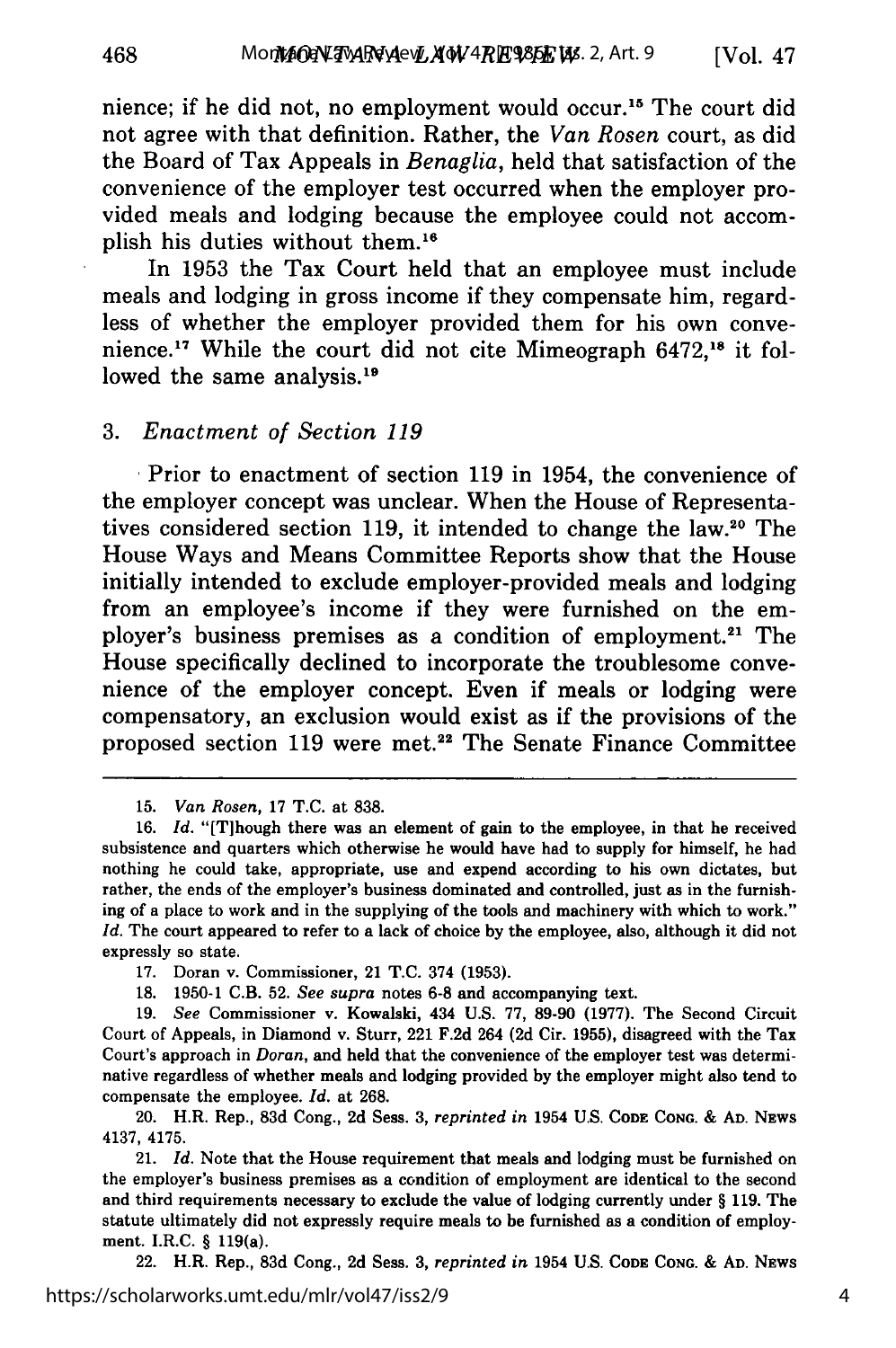added the convenience of the employer standard back into the bill, however,<sup>23</sup> and Congress ultimately enacted this version.<sup>24</sup> To demonstrate that the new statute changed prior law, the Senate Report included an example with facts identical to those in Mimeograph 6472.25 Under the new law, meals furnished to a state civilservice employee could be excluded from income.<sup>26</sup> Thus, the fact that meals or lodging might also be compensatory no longer controlled, if the requirements of section 119 were met.

#### *B. Judicial Interpretations*

Interpretation and application of the convenience of the employer doctrine has been left primarily to the courts. Arguably, any meals and lodging could be considered furnished for the employer's convenience, but, of course, such a result would contradict Congress' intent.27 The Tax Court requires a "direct nexus between the lodging furnished and the asserted business interests of the employer served thereby."28

This nexus may be demonstrated by contrasting two decisions of the Tax Court. In *Olkjer v. Commissioner,29* the taxpayer was employed at a remote site in Greenland. The employer provided meals and lodging for employees because no other facilities were available. 30 The court stated that without the provision of meals and lodging, it would be impossible to employ the taxpayer at all.<sup>31</sup> Hence, a direct nexus existed. The Tax Court could not find a direct nexus in *McDonald v. Commissioner*,<sup>32</sup> however. In *McDonald,* a subsidiary of the Gulf Oil Corporation provided an apartment to a manager assigned to work in Tokyo, Japan. The taxpayer argued that providing housing served Gulf's interests and that, if Gulf had not provided housing, other accommodations

at 4175.

24. Internal Revenue Code of 1954, Pub. L. -No. 83-591, § 119, **68A** Stat. 39 (1954).

25. 1950-1 C.B. 15. *See* text accompanying notes 6-8, *supra.*

26. S. Rep., 83d Cong., 2d Sess. 3, *reprinted in* 1954 U.S. Code Cong. & Ad. News at 4825.

27. *See* text accompanying footnotes 19-24.

28. McDonald v. Commissioner, 66 T.C. 223, 230 (1976); Olkjer v. Commissioner, 32 T.C. 464, 468-69 (1959).

29. 32 T.C. at 464.

30. *Id.* at 466.

31. *Id.* at 468-69. The court even described the food and lodging provided by the employer in *Olkjer* as "more than a mere convenience of the employer." *Id.*

32. 66 T.C. at 223.

**<sup>23.</sup>** H.R. Rep., **83d** Cong., **2d Sess. 3,** *reprinted in* 1954 **U.S. CODE CONG.** & **AD. NEWS** at 4825.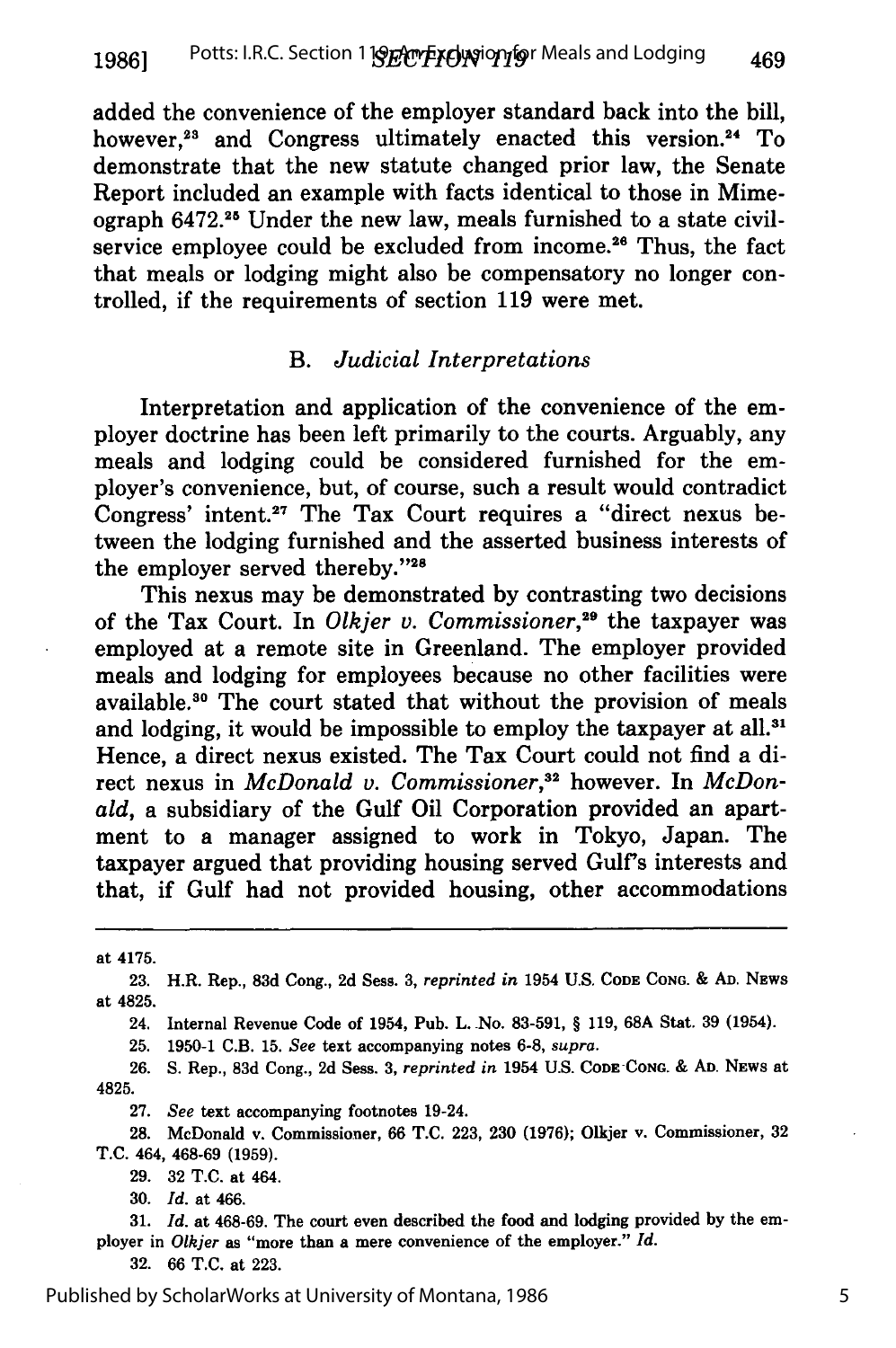would have been unavailable.<sup>33</sup> While the court did not dispute that Gulf's interests might be served by providing housing, it found that the employee's interests were primarily benefitted. In contrast to the finding in *Olkjer* where no other facilities were available to employees, the court in *McDonald* could find nothing clearly indicating employer convenience.<sup>34</sup>

Courts realize that an employer's provision of meals and lodging will involve convenience to the employee as well as to the employer. However, the exclusion granted in section **119** applies only when the employer provides the meals or lodging *primarily* for his convenience.<sup>35</sup> This determination should be made on the basis of all the facts and circumstances.<sup>36</sup> In deciding whether meals and lodging are in fact provided for the employer's convenience, courts should determine whether a *reasonable* employer would provide meals or lodging to employees rather than whether this particular employer would do so. In other words, an objective test should be  $used.^{37}$ 

The convenience of the employer test is not the only condition to be satisfied under section **119.** The employer must have provided the meals and lodging on the business premises, and the lodging must have been accepted as a condition of employment.<sup>38</sup> These factors are discussed below, but it is important to note that definition of "convenience of the employer" depends at least in part upon these two other requirements.

## III. MEALS **AND** LODGING **MUST BE PROVIDED ON THE** EMPLOYER'S **BUSINESS PREMISES**

A second important requirement must be met before the value of meals and lodging may be excluded from gross income. The meals and lodging must be provided by the employer on the business premises.<sup>39</sup> The regulations define "business premises of the employer" to mean generally "the place of employment of the employee."<sup>40</sup> This construction of the phrase has given rise to two

<sup>33.</sup> *Id.* at 229.

<sup>34.</sup> *Id.* at 230.

<sup>35.</sup> *See, e.g.,* Nicath Realty Co. v. Commissioner, 25 T.C.M. (CCH) 1260, 1265 (1966).

<sup>36.</sup> Bob Jones Univ. v. United States, 670 F.2d 167, 174 (Ct. Cl. 1982).

<sup>37.</sup> *Id.* (quoting Dole v. Commissioner, 43 T.C. 697, 706, *aff'd per curiam,* 351 F.2d 308 (1st Cir. 1965)).

**<sup>38.</sup>** I.R.C. § 119(a).

<sup>39.</sup> *Id.*

<sup>40.</sup> Treas. Reg. § 1.119-1(c)(1), T.D. 6745, 29 Fed. Reg. 9380 (1964). Note that even though § 119 speaks in terms of "business premises," nothing requires the employer to be engaged in business as opposed to governmental, not-for-profit, or even personal endeavors.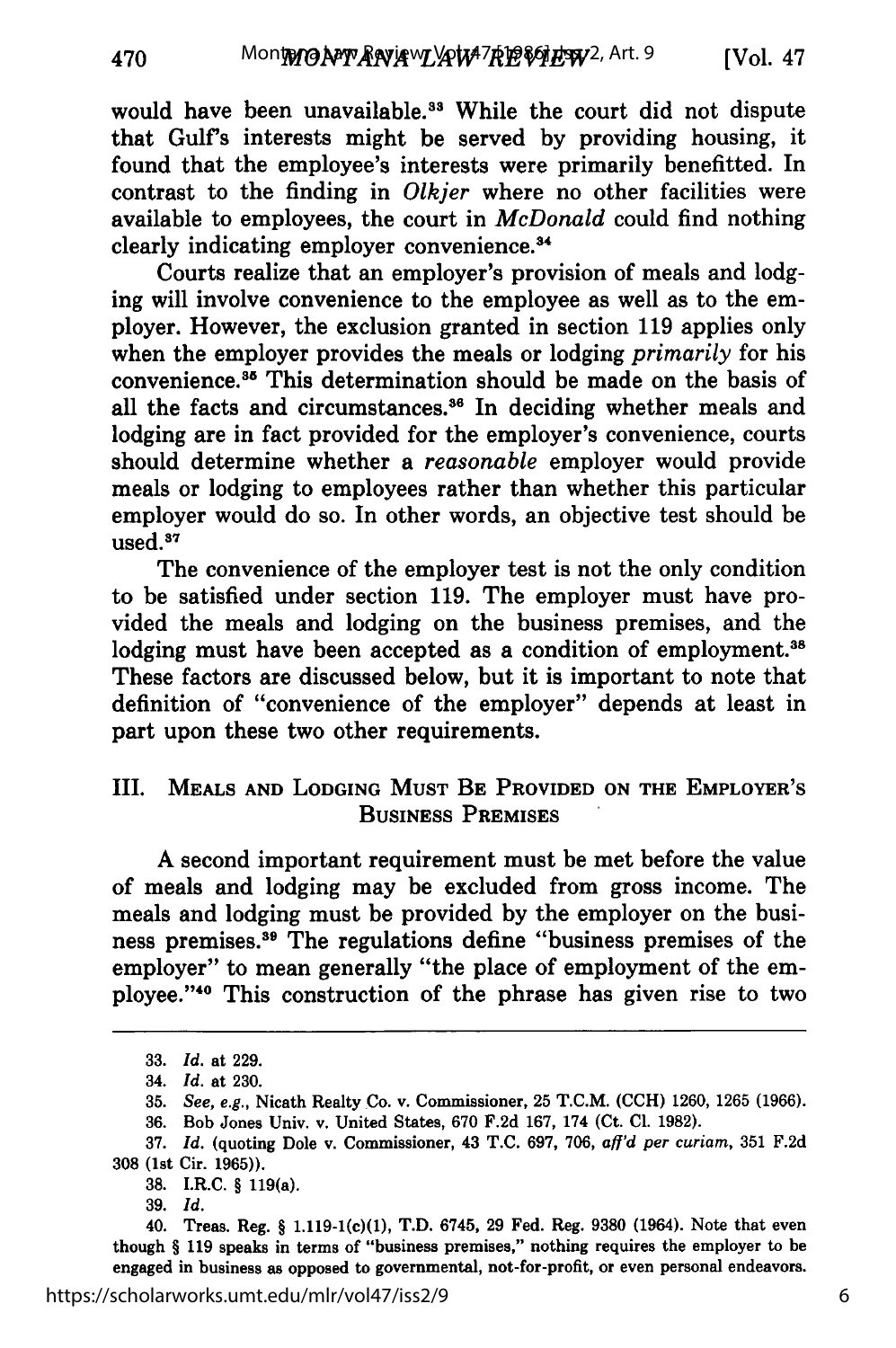meanings: **(1)** a place where the employee performs a significant portion of his duties, or (2) a place where the employer carries on a significant portion of its business.<sup>41</sup> If the taxpayer can satisfy either interpretation, then courts consider the meals or lodging to be provided on the employer's business premises.

At first glance, defining "business premises" as the place where the employer carries on a significant portion of its business appears to be straightforward. In *Lindeman v. Commissioner,"2* the Tax Court possibly stretched this interpretation when it held that a house located across the street from the employer's hotel but next to a hotel parking lot constituted part of the business premises. The court explained in *Lindeman* that "on the business premises" means just that, not "nearby," "close to," or "contiguous to."<sup>43</sup> No doubt the tax court partially based its holding upon a finding that the employee performed significant services at the home.<sup>44</sup> Hence, the home could have been considered an extension of the premises.

One problem with the definition of "business premises" as a place where the *employer* carries on a significant portion of its business arises because section 119 may allow an employee to exclude the value of meals or lodging provided at a location different from that at which the employee performs services. In *Dole v. Commissioner,'45* the court stated that Congress probably did not intend that result.<sup>46</sup> But the I.R.S. has ruled that the meals of an employee who normally works at one location but eats at another of the employer's locations may be considered to be provided on the employer's business premises.4'

If a taxpayer fails to make a strong showing that the employer

42. 60 T.C. 609 (1973).

43. *Id.* at 614.

44. *Id.* at 616. The court described how the employee used the house for some of his office work, entertaining business guests, and observing part of the hotel.

45. 43 T.C. 697.

46. *Id.* at 707.

*Id.*

<sup>41.</sup> Commissioner v. Anderson, 371 F.2d 59 (6th Cir. 1966), *cert. denied,* **387** U.S. 906 (1967); *Dole,* 43 T.C. 697. At least one court has characterized "business premises" three ways. In Winchell v. United States, 564 F. Supp. 131 **(D.** Neb.), *afl'd,* 725 F.2d 689 (8th Cir. 1983), the court listed the two meanings given in *Anderson* and *Dole,* but included a third, "living quarters that constitute an integral part of the business property," citing *Bob Jones. Id.* at 136. **A** reading of *Bob Jones* discloses that the Claims Court was aware of only two constructions of "business premises," however.

<sup>47.</sup> Rev. Rul. 71-411, 1971-2 C.B. 103, 104. Of course, the convenience-of-the-employer and condition-of-employment (for lodging) requirements must still be met. In Rev. Rul. **71-** 411, the employer served meals because either the employees needed to be able to answer telephones at all times or they were limited to a short meal period.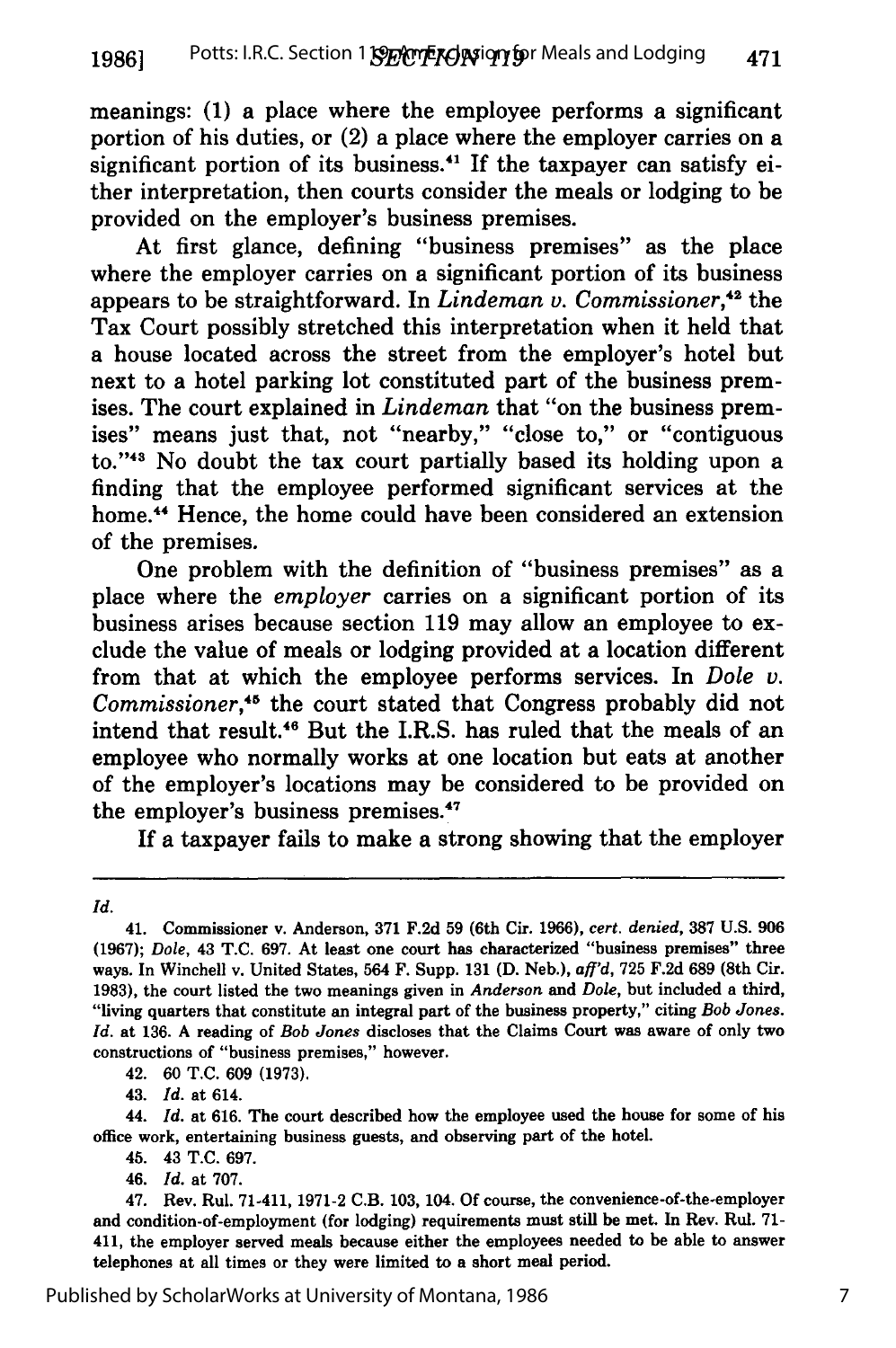provides the meals or lodging at a location where the employer carries on a significant portion of its business, courts will deny the section 119 exclusion. In one case, a hotel manager received employer-provided lodging two *short* blocks away from the hotel. The court held this employer had not provided lodging on the business premises.48 The taxpayer who finds himself in this situation must look to the other definition of business premises: a place where the employee performs a significant portion of his duties.

The taxpayer in *Adams v. United States* espoused this theory.49 The taxpayer, an executive of a Mobil Oil Corporation subsidiary in Japan, proved he worked in his employer-provided house at night and on weekends, held business meetings there, and entertained business guests at the home.<sup>50</sup> Importantly, the court believed the taxpayer's effectiveness as a corporate official would have been impaired if the employer had not provided a large, wellfurnished home.<sup>51</sup> The court explained that "on the business premises" includes lodging facilities where the employee performs significant duties because the phrase "infers a functional rather than a spatial unity."<sup>52</sup>

A relationship exists between the business premises and convenience of the employer requirements. While an employer might provide meals or lodging off the business premises for his own convenience, the requirement that the meals or lodging be provided upon the premises tends to guarantee that they are provided for the convenience of the employer. If a court cannot find meals or lodging provided upon the employer's business premises, it probably will consider them to be provided neither for the employer's convenience nor as a condition of employment.<sup>53</sup> Thus, there exists a clear relationship between these requirements.

## IV. **LODGING MUST** BE PROVIDED TO **AN** EMPLOYEE **AS A CONDITION OF** EMPLOYMENT

The third requirement applies only to lodging: lodging must be provided by an employer to an employee as a condition of his

<sup>48.</sup> *Anderson,* **371** F.2d at **67.** Likewise, the tax court has held that lodging provided twelve miles from the job site was not on the employer's business premises. Crowe v. Commissioner, 40 T.C.M. **(CCH) 380 (1980).**

**<sup>49. 585</sup> F.2d 1060** (Ct. **Cl. 1978).** *See also* United States Junior Chamber of Commerce v. United States, **334 F.2d 660 (Ct. Cl. 1964).**

<sup>50.</sup> *Adams,* **585** F.2d at **1062.**

**<sup>51.</sup>** *Id.* at 1066.

<sup>52.</sup> *Id. See also Winchell,* 564 F. Supp. at 136-37; *Bob Jones Univ.,* 670 F.2d at 176.

<sup>53.</sup> *See Bob Jones Univ.,* 670 F.2d 167; *Winchell,* 564 F. Supp. 131.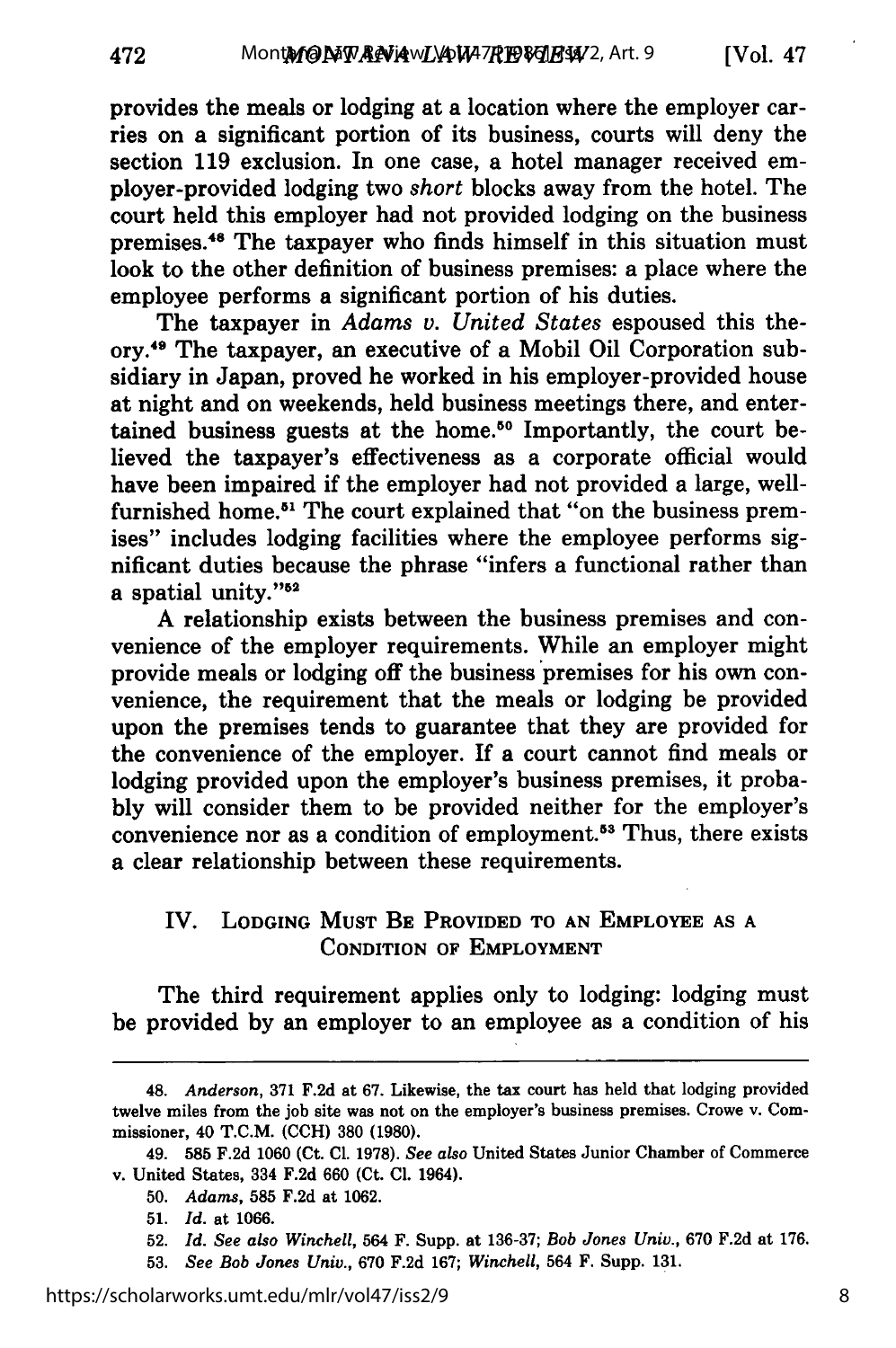employment.<sup>54</sup> Originally, the House of Representatives had intended for this requirement to apply to the provision of both meals and lodging.<sup>55</sup> When the Senate added "convenience of the employer" language to section 119, it deleted reference to providing meals as a condition of employment.<sup>56</sup>

In defining the phrase, the Senate Finance Committee stated: "'[R]equired as a condition of his employment' means required in order for the employee to properly perform the duties of his employment."<sup>57</sup> The phrase clearly does not mean that the *employer* must require the employee to be housed on business premises, but only that circumstances necessitate this result.<sup>58</sup>

Viewed in this light, it is not surprising that courts uniformly equate the condition of employment requirement with convenience of the employer. The Court of Claims in *United States Junior Chamber of Commerce v. United States59* found that the Senate's explanation of "required as a condition of his employment" was so similar to the convenience of the employer definition given in Mimeograph 5023<sup>60</sup> that Congress must have intended for no "substantial difference" to exist between the two.<sup>61</sup>

Lodging usually should be considered provided as a condition of employment when the employee has no choice but to accept it. This requirement will be met when an employee must reside on the business premises to accomplish his assigned tasks, $^{62}$  or when other lodging is unavailable within a reasonable distance.<sup>63</sup> In both cases the employee would be "unable to properly perform [his] duties."<sup>64</sup>

As with the convenience of the employer doctrine, courts ap-

54. I.R.C. § 119(a)(2).

**55.** H.R. Rep., **83d** Cong., **2d** Sess. **3,** *reprinted in* **1954 U.S. CODE CONG. & AD.** NEws at 4175.

**56.** H.R. Rep., **83d** Cong., **2d** Sess. **3,** *reprinted in* 1954 **U.S. CODE CONG. & AD.** NEws at 4825.

**57.** *Id.*

**58.** Setal v. Commissioner, 20 T.C.M. **(CCH) 780, 782 (1961).**

**59.** 334 **F.2d 660, 663** (Ct. **Cl.** 1964).

**60.** 1940-1 C.B. 14. As a general rule, the test of "convenience of the employer" is satisfied if living quarters or meals are furnished to an employee who is required to accept such quarters and meals in order to perform properly his duties.

**61.** *United States Junior Chamber of Commerce,* 334 **F.2d** at **663.**

**62.** *See, e.g.,* Tress. Reg. § **1.119-1(d) ex. (5);** Hatt v. Commissioner, **28** T.C.M **(CCH)** 1194 **(1969),** *afl'd,* 457 **F.2d** 499 (7th Cir. **1972);** Adolph Coors Co. v. Commissioner, **27** T.C.M **(CCH) 1351 (1968).**

**63.** *See, e.g.,* Treas. Reg. § **1.119-1(d) ex. (7);** *Setal,* 20 T.C.M **(CCH)** at **782;** Stone v. Commissioner, **32 T.C.** 1021 **(1959).**

64. **S.** Rep., **83d** Cong., **2d** Sess. **3,** *reprinted in* 1954 **U.S. CODE CONG. & AD.** NEws at 4825.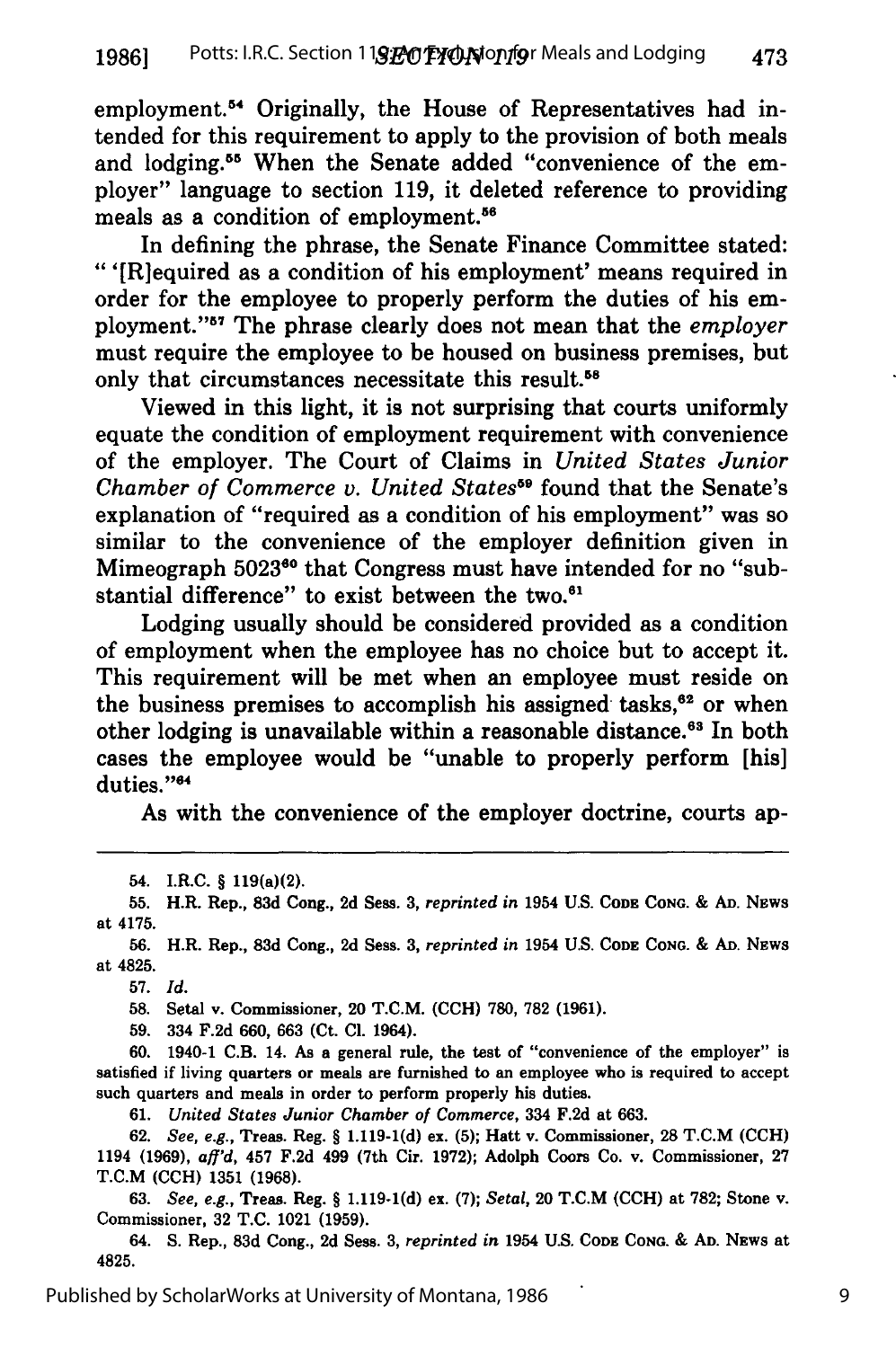ply an objective test to determine whether the employer provided the lodging as a condition of employment.<sup>65</sup> Thus, even an employment contract requiring the employee to live on the employer's premises would not control. Because a rule based upon the presence or absence of such a provision could be easily manipulated, the proper analysis considers all the facts and circumstances. The existence of a contractual lodging requirement is just one of the facts or circumstances to be taken into account.<sup>66</sup>

٥

#### V. **USE** OF SECTION 119

I.R.C. section 119 may be used by taxpayers in a variety of situations; proper planning can expand application of the exclusion. For example, section 119 may be used successfully by stockholder-employees and partners. Further, use of the section 119 exclusion allows both employers and employees to avoid employment taxes.

## *A. General Applicability*

Section 119 applies to nearly any occupational setting. Thus, restaurant employees,<sup>67</sup> bank employees,<sup>68</sup> construction workers,<sup>69</sup> miners,<sup>70</sup> hotel employees,<sup>71</sup> and agriculture employees<sup>72</sup> may qual**ify** to exclude the value of meals and lodging received. **A** taxpayer simply must determine whether the employer provides meals and lodging on his business premises for his own convenience, and whether the employer provides lodging as a condition of employment. Some occupations enjoy a greater likelihood that section **119** will exclude the employer-provided meals and lodging.

## *B. Applicability of Section 119 to Shareholder-Employees*

Perhaps more interesting, however, is the application of section 119 to shareholder-employees of a corporation. A farm or ranch corporation provides a good example. In *Harrison v. Com*missioner,<sup>73</sup> taxpayers formed a corporation and transferred their homes to it. A corporate resolution authorized payment for meals

- **69.** Tress. Reg. § **1.119-1(0** Ex. **(7);** *Stone,* **32 T.C.** 1021.
- **70.** *Setal,* 20 T.C.M. **(CCH) 780.**
- **71.** *Benaglia,* **36** B.T.A. **838.**
- **72.** Harrison v. Commissioner, 41 T.C.M. **(CCH)** 1384 **(1981).**
- **73.** *Id.*

474

<sup>65.</sup> *Winchell,* 564 F. Supp. at 135.

<sup>66.</sup> *Setal,* 20 T.C.M. **(CCH)** at 782-83.

**<sup>67.</sup>** Treas. Reg. § **1.119-1(f)** Ex. **(1).**

**<sup>68.</sup>** Treas. Reg. § **1.119-1(0** Ex. **(3).**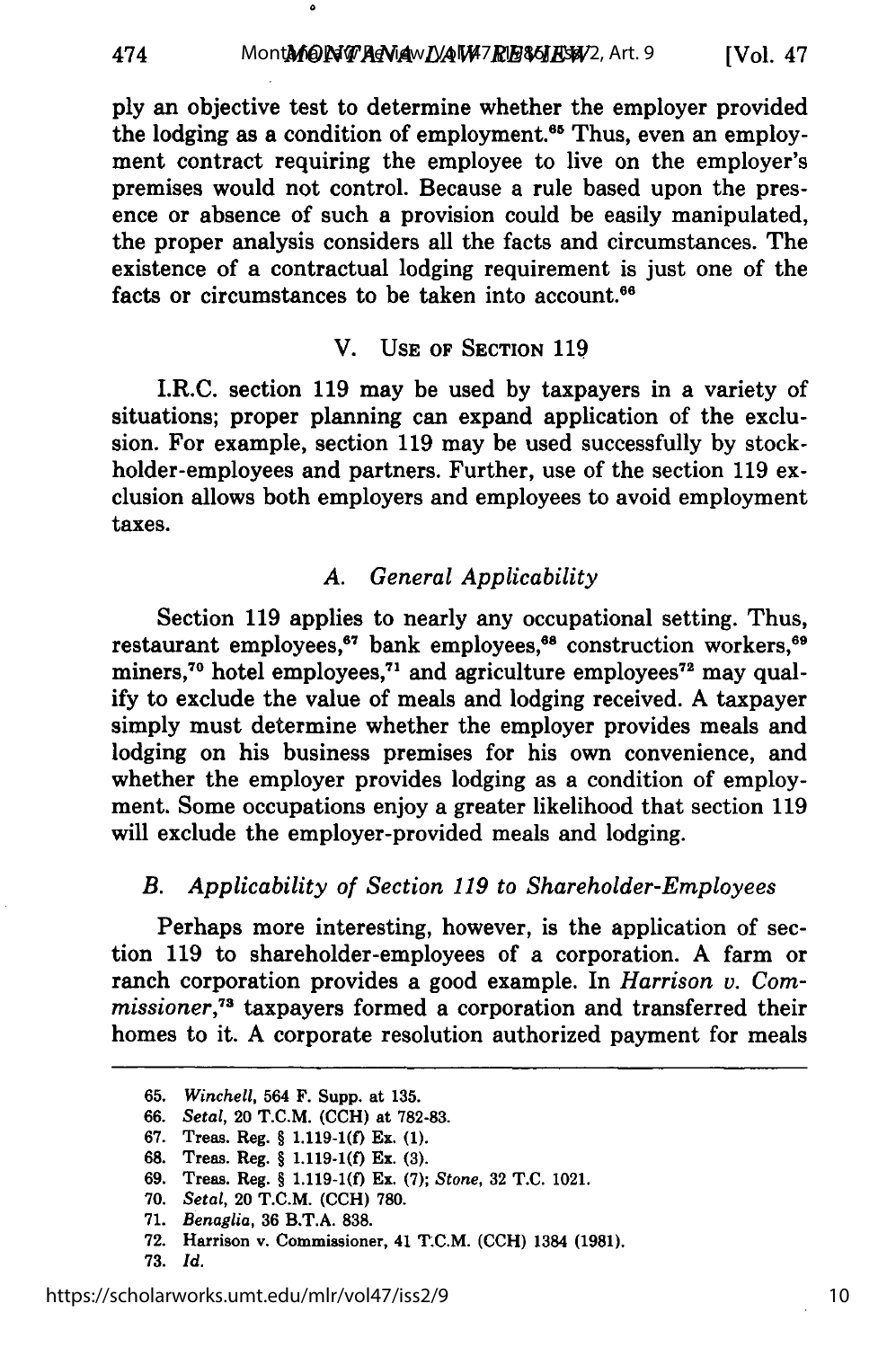and lodging of its employees and required them to reside on the premises to be available for emergency calls.<sup>74</sup> The employees were also stockholders and officers in the corporation. The nature of the corporation's operations required "constant supervision and availability of personnel."<sup>75</sup> Accordingly, the taxpayers met three section 119 requirements.<sup>76</sup> One problem, however, centered on whether the employees received meals, or simply groceries. Since section 119 provides an exclusion for meals but not groceries, the taxpayers carefully demonstrated that meals had been provided. They showed that some of the employees (who just happened to be wives) had the duties of buying groceries, preparing meals, and serving themselves, their husbands, and other employees.<sup>77</sup> The court held that meals had been served.<sup>78</sup>

## *C. Application to Partners*

Because section 119 specifies that the exclusion applies only to meals provided to employees, partners in a partnership would apparently not qualify. In some instances, however, the Code recognizes that a partner does not always act as a partner, but rather in some other capacity. When that situation exists, the Code characterizes transactions between the partnership and the partner as if the partnership relation does not exist.<sup>79</sup> The taxpayer in *Armstrong v. Phinneys°* recognized this and applied it to the meals and lodging he received as manager of a ranch. A partnership owned the ranch, and the taxpayer-manager owned five percent of the partnership.<sup>81</sup> The court recognized that both aggregate<sup>82</sup> and entity<sup>83</sup> concepts may apply to a partnership, but that Congress explicitly recognized the entity theory when it enacted section

**79.** I.R.C. § 707(a) **(1982).**

**80.** 394 **F.2d 661** (5th Cir. **1968).**

**81.** *Id.* at **662.**

**82.** Under the aggregate concept, "a partnership is simply an aggregation of individuals, each of whom should be treated as the owner of a direct undivided interest in partnership assets and operations." W. McKee, W. Nelson **&** R. Whitmore, *Federal Taxation of Partnerships and Partners 1* 1.02 **(1977).**

**83.** The entity concept views "a partnership **[a]s** a separate entity, apart from the partners. Under this view, a partner has no direct interest in partnership assets or operations, only an interest in the partnership entity separate and apart from its assets and operations." W. McKee, W. Nelson **&** R. Whitmore, supra note **82,** at **1** 1.02.

<sup>74.</sup> *Id.* at 1386.

<sup>75.</sup> *Id.*

<sup>76.</sup> *Id.* at 1390-91.

<sup>77.</sup> *Id.* at 1386.

**<sup>78.</sup>** *Id.* at **1390.** The corporation received a § **162** trade or business deduction for the cost of the meals served. *Id.* at **1390-91. A** similar case, involving a Montana ranch corporation, is McDowell v. Commissioner, **33** T.C.M. **(CCH) 372** (1974).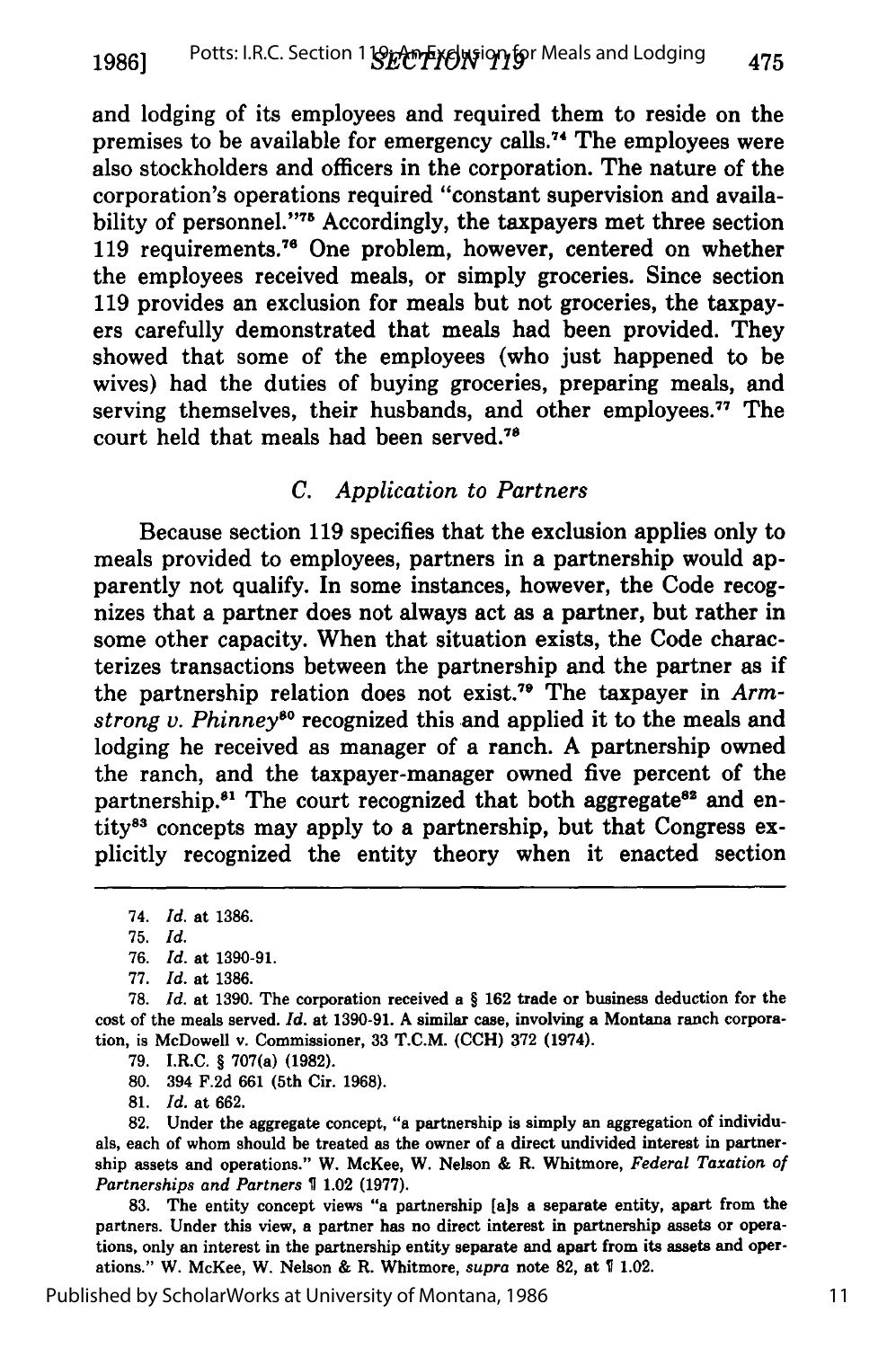$707(a)$ .<sup>84</sup> The court held that Congress had intended section  $707(a)$ to relate to section 119. It found no intent to the contrary.85 Hence, a partner may be an "employee" for section 119 purposes, depending upon the particular facts of a case.

## VI. EXCLUSION WHEN EMPLOYER CHARGES EMPLOYEE FOR MEALS **AND** LODGING

When an employer provides meals and lodging in addition to salary or wages, section **119** easily applies if the taxpayer meets all the requirements. Many tax practitioners have found section **119** difficult to understand when an employer charges an employee for meals and lodging.

Section **119** clearly provides for an exclusion when an employer charges for meals. The Code specifies first that **"[in** determining whether meals are furnished for the convenience of the employer, the fact that a charge is made for such meals **...** shall not be taken into account."<sup>86</sup> Further, when an employer imposes a fixed charge for meals on a periodic basis, the amount of the fixed charge should be excluded from the employee's income.<sup>87</sup> Of course, the meals must still be furnished on the business premises and for the convenience of the employer.<sup>88</sup> Thus, "if an employee has a choice of accepting the meals and paying for them or of not paying for them and providing his meals in another manner," the employer has not provided meals for his convenience, and section 119 does not apply.<sup>89</sup> But if the employee must pay for the meals regardless of whether he actually eats them, the exclusion may still apply.90 Here the taxpayer must still show that a business necessity exists for providing the meals. An employee who never eats the employer-provided meals but pays the fixed periodic charge should not be entitled to the exclusion.

Although the Code fails to discuss the effect of an employerimposed charge for lodging provided to an employee, the regulations do. The regulations set forth rules nearly identical to those discussed above for meals.<sup>91</sup>

Thus, the Code and regulations clearly provide that a taxpayer

84. *Armstrong,* 394 F.2d at 661.

476

- **87.** I.R.C. § **119(b)(3)(A).**
- **88.** Treas. Reg. § 1.119-1(a)(3)(ii).
- **89.** Treas. Reg. § 1.119-1(a)(3)(i).
- **90.** I.R.C. § 119(b)(3)(B)(ii).
- **91.** Treas. Reg. § **1.119-1(b).**

<sup>85.</sup> *Id.* at 663-64.

**<sup>86.</sup>** I.R.C. § 119(b)(2).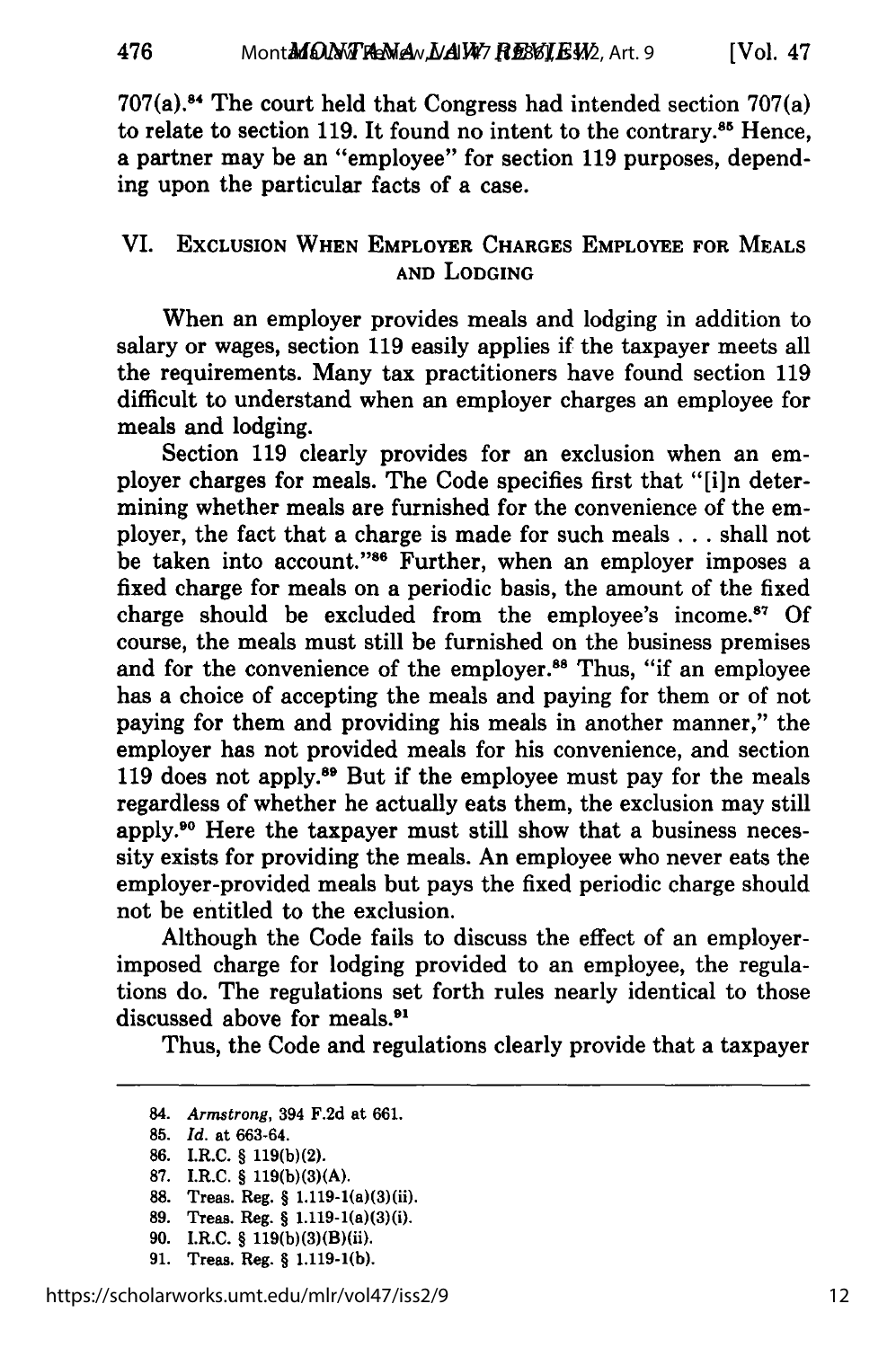who meets other requirements of section 119 may claim an exclusion even though he must pay the employer for meals and lodging. The employee should *not* be treated as receiving compensation from the employer with a corresponding sale of meals and lodging by the employer. One problem is that employers may account for these transactions according to the cash that actually changes hands. If the employer simply gives meals or lodging to an employee, the exclusion is "prerecorded." If no cash changes hands, and no records are kept, neither employer nor employee will remember to report the value of meals and lodging as income. Hopefully, the employee will be entitled to the exclusion in that case.

If the employer does impose a charge for meals and lodging, he should report the value of compensation *after* the exclusion to the employee and to taxing authorities. Employers may believe they have little incentive to do so, but they should remember that some employment taxes are imposed upon the value of compensation after the exclusion.

Tax imposed under the Federal Insurance Contributions Act<sup>92</sup> is the most significant such tax. The tax is imposed upon "wages" as defined by Code section  $3121(a)$ .<sup>93</sup> Basically, "wages" includes all remuneration, with some exceptions. This definition is analogous to the definition of wages for federal income tax purposes.<sup>94</sup> Although the definitions were similar, the Treasury Department historically interpreted FICA wages to include the value of all employer-provided meals and lodging,<sup>95</sup> while it interpreted wages for federal income tax withholding purposes not to include meals and lodging provided pursuant to section 119.96 In 1981, however, the Supreme Court held in *Rowan Companies v. United States<sup>97</sup>* that the different interpretations could not be sustained in light of the similarity in wording of the two statutes. Congress simply had not intended such a difference in enacting the two statutes.<sup>98</sup> Accordingly, the statute imposes FICA taxes upon wages after excluding the value of meals and lodging. Likewise, federal unemployment tax is also imposed after excluding these values.<sup>99</sup> Apparently the Montana Department of Labor and Industry does not allow an exclusion for the value of meals and lodging for purposes of calculat-

**97.** 452 **U.S.** 247 **(1981).**

**99.** *Id.*

**<sup>92.</sup>** I.R.C. § 3111 **(1985)** [hereinafter **"FICA"].**

**<sup>93.</sup>** I.R.C. § 3121(a) **(1982).**

<sup>94.</sup> I.R.C. § 3401(a) **(1982).**

**<sup>95.</sup>** Treas. Reg. § 31.3121(a)-1(e), **(f) (1980).**

**<sup>96.</sup>** Treas. Reg. § 31.3401(a)-l(b)(9) **(1980).**

**<sup>98.</sup>** *Id.* at **263.**